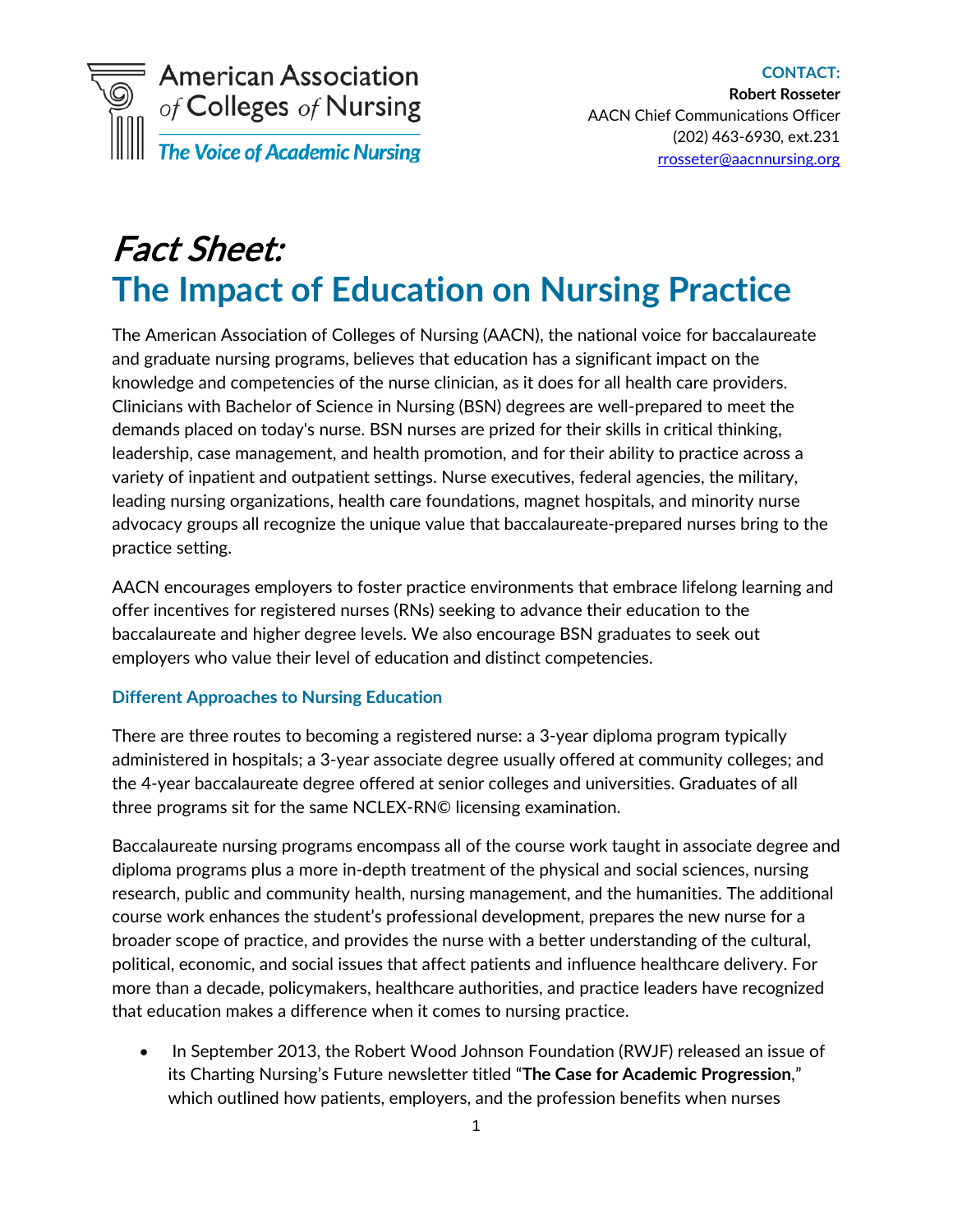advance their education. Articles focus on the evidence linking better outcomes to baccalaureate and higher degree nurses, educational pathways, and promising strategies for facilitating academic progression at the school, state, and national levels. See www.rwjf.org/content/dam/farm/reports/issue\_briefs/2013/rwjf407597.

- In September 2012, the **Joint Statement on Academic Progression for Nursing Students and Graduates** was endorsed by the American Association of Colleges of Nursing, American Association of Community Colleges, Association of Community Colleges Trustees, National League for Nursing, and the National Organization for Associate Degree Nursing. This historic agreement represents the first time leaders from the major national organizations representing community college presidents, boards, and program administrators have joined with representatives from nursing education associations to promote academic progression in nursing. With the common goal of preparing a welleducated, diverse nursing workforce, this statement represents the shared view that nursing students and practicing nurses should be supported in their efforts to pursue higher levels of education. Read the statement at www.aacnnursing.org/News-Information/Position-Statements-White-Papers/Academic-Progression.
- In October 2010, the Institute of Medicine released its landmark report on The Future of Nursing: Leading Change, Advancing Health, initiated by the Robert Wood Johnson Foundation, which called for increasing the number of baccalaureate-prepared nurses in the workforce to 80% by 2020. The expert committee charged with preparing the evidence-based recommendations in this report state that to respond "to the demands of an evolving health care system and meet the changing needs of patients, nurses must achieve higher levels of education."
- In May 2010, the Tri-Council for Nursing (AACN, ANA, AONE, and NLN) issued a consensus statement calling for all RNs to advance their education in the interest of enhancing quality and safety across healthcare settings. In the statement titled **Education Advancement of Registered Nurses**, the Tri-Council organizations present a united view that a more highly educated nursing workforce is critical to meeting the nation's nursing needs and delivering safe, effective patient care. In the policy statement, the Tri-Council finds that "without a more educated nursing workforce, the nation's health will be further at risk."
- In December 2009, Dr. Patricia Benner and her team at the Carnegie Foundation for the Advancement of Teaching released a new study titled **Educating Nurses: A Call for** Radical Transformation, which recommended preparing all entry-level registered nurses at the baccalaureate level and requiring all RNs to earn a master's degree within 10 years of initial licensure. The authors found that many of today's new nurses are "undereducated" to meet practice demands across settings. Their strong support for high quality baccalaureate degree programs as the appropriate pathway for RNs entering the profession is consistent with the views of many leading nursing organizations, including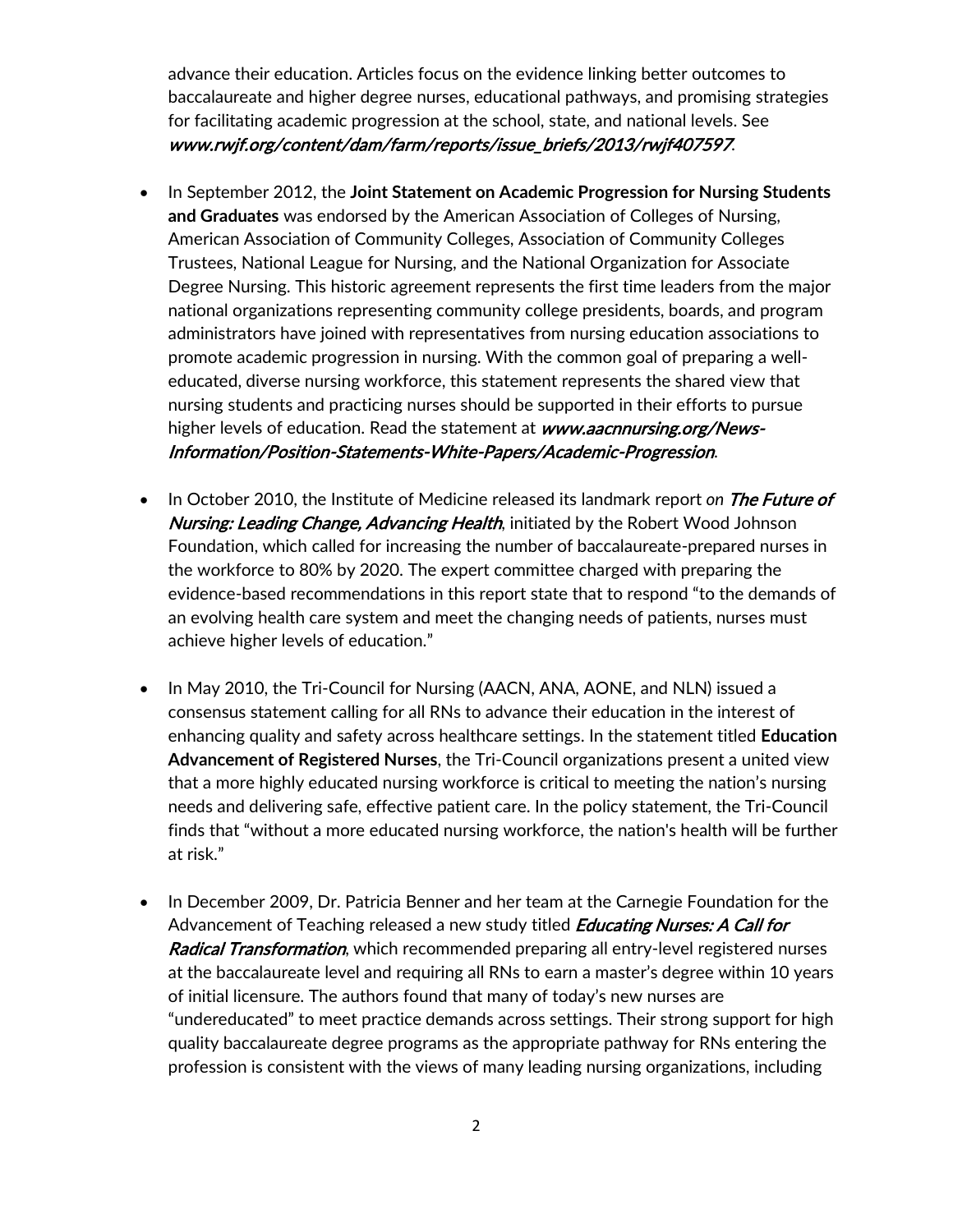### AACN. www.carnegiefoundation.org/elibrary/educating-nurses-highlights

• On September 30, 2008, the Foundation for California Community Colleges and Kaiser Permanente announced grant funding for a new program aimed at creating a bettereducated nursing workforce in California through collaboration between two-year and four-year nursing programs. Funding will be used to develop demonstration models of collegiate partnerships that seamlessly provide a baccalaureate degree to nurses educated in two-year programs. The grants are an outcome of a study conducted by California Institute for Nursing & Health Care (CINHC) that called for transforming California's nursing education system. Study director Dr. Jan Boller said: "Recent studies clearly demonstrate that a higher prevalence of baccalaureate- and masters-prepared RNs at the bedside positively impact patient outcomes."

## https://healthimpact.org/programs/california-collaborative-model-for-nursingeducation-ccmne/

- In February 2007, the Council on Physician and Nurse Supply released a statement calling for a national effort to substantially expand baccalaureate nursing programs. Chaired by Richard "Buz" Cooper, MD and Linda Aiken, PhD, RN, the Council is based at the University of Pennsylvania. In the statement, the Council noted that a growing body of research supports the relationship between the level of nursing education and both the quality and safety of patient care. Consequently, the group is calling on policymakers to shift federal funding priorities in favor of supporting more baccalaureate nursing programs. This call was reaffirmed in a new statement released in March 2008. www.physiciannursesupply.com/Articles/council-meeting-release.pdf
- In March 2005, the American Organization of Nurse Executives (AONE) released a statement calling for all RNs to be educated in baccalaureate programs in an effort to adequately prepare clinicians for their challenging, complex roles. AONE's statement, titled **Practice and Education Partnership for the Future**, represents the view of nursing's practice leaders and a desire to create a more highly educated nursing workforce in the interest of improving patient safety and nursing care.
- The National Advisory Council on Nurse Education and Practice (NACNEP), policy advisors to Congress and the Secretary for Health and Human Services on nursing issues, has urged that at least two-thirds of the nurse workforce hold baccalaureate or higher degrees in nursing. Currently, only 55 percent of nurses hold degrees at the baccalaureate level and above according to HRSA's 2013 report on *The U.S. Nursing Workforce: Trends in Supply and Education*.
- NACNEP found that nursing's role calls for RNs to manage care along a continuum, to work as peers in interdisciplinary teams, and to integrate clinical expertise with knowledge of community resources. The increased complexity of the scope of practice for RNs requires a workforce that has the capacity to adapt to change. It requires critical thinking and problem solving skills; a sound foundation in a broad range of basic sciences;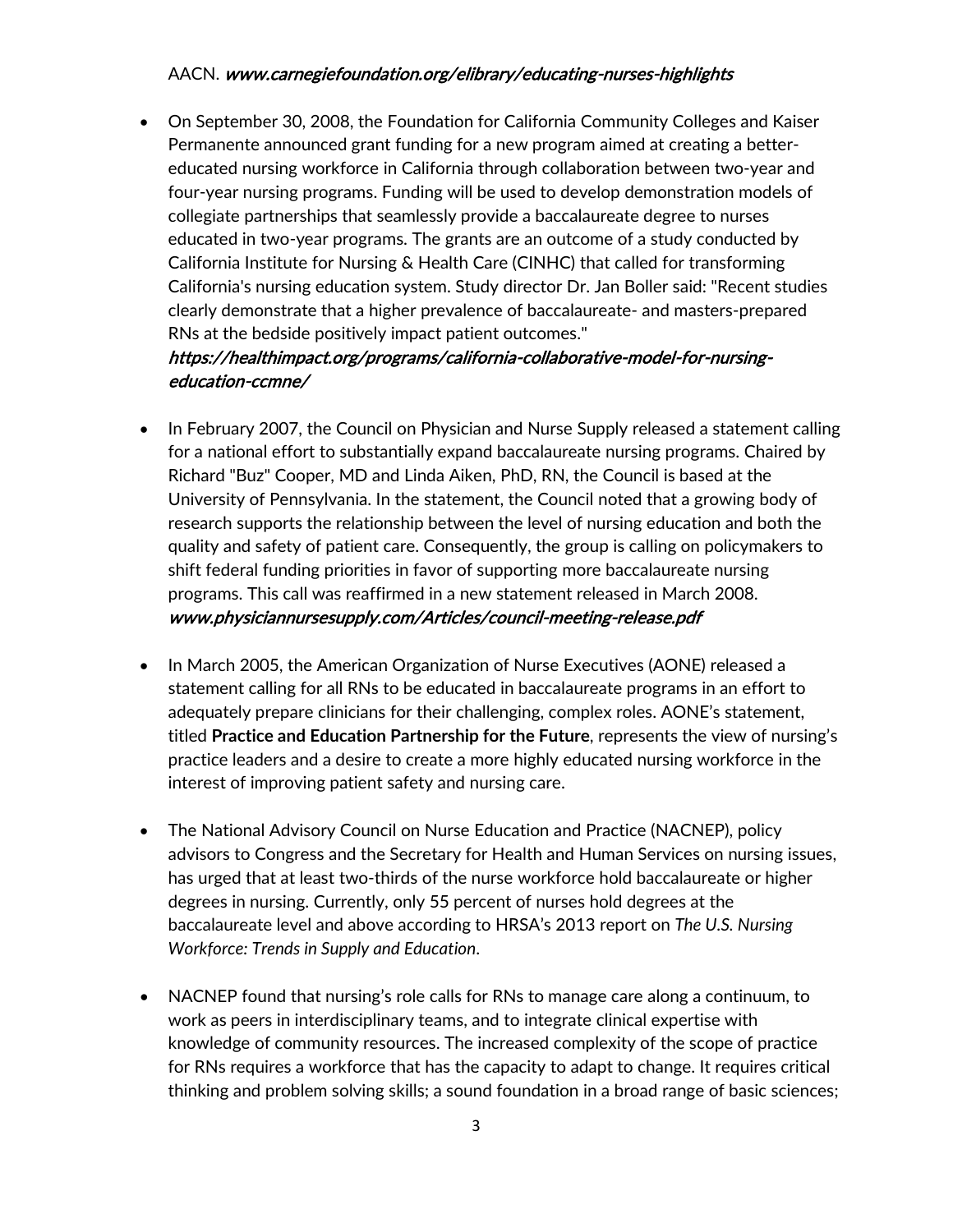knowledge of behavioral, social and management sciences; and the ability to analyze and communicate data. Among the three types of entry-level nursing education programs, NACNEP found that baccalaureate education with its broader and stronger scientific curriculum best fulfills these requirements and provides a sound foundation for addressing the complex health care needs of today in a variety of nursing positions. Baccalaureate education provides a base from which nurses move into graduate education and advanced nursing roles.

- There is a growing consensus in the higher education community that a liberal arts education should be embedded in all the professional disciplines. Graduates with a liberal education are prized by employers for their analytical and creative capacities and demonstrate stronger skills in the areas of communication, assessment, cultural sensitivity, resourcefulness, the ability to apply knowledge, and scientific reasoning. Though some arts and science courses are included in ADN programs, the BSN provides a much stronger base in the humanities and sciences.
- There are 747 RN-to-BSN and 230 RN-to-MSN programs that build on the education provided in diploma and associate degree programs and prepare graduates for a broader base of practice. In addition to hundreds of individual agreements between community colleges and four-year schools, state-wide articulation agreements exist in many areas including Florida, Connecticut, Texas, Iowa, Maryland, South Carolina, Idaho, Alabama, and Nevada to facilitate advancement to the baccalaureate. These programs further validate the unique competencies gained in BSN programs.
- Registered nurses today work as a part of an interdisciplinary team with colleagues educated at the master's degree or higher level. These health professionals, including physicians, pharmacists, and speech pathologists, recognize the complexity involved in providing patient care and understand the value and need for higher education. For example, Occupational Therapists (OT) require education at the master's level, while OT Assistants are prepared at the associate degree level. Since nurses are primarily responsible for direct patient care and care coordination, these clinicians should not be the least educated member of the healthcare team.
- According to a study published by Dr. Betty Rambur and her colleagues in the July/August 2003 issue of *Nursing Outlook*, increasing the proportion of baccalaureate prepared nurses in the registered nursing population may be essential to stabilizing the nursing workforce. Nurses prepared at the BSN level were found to have higher levels of job satisfaction which is key to nurse retention.

#### **Recognizing Differences Among Nursing Program Graduates**

There is a growing body of evidence that shows that BSN graduates bring unique skills to their work as nursing clinicians and play an important role in the delivery of safe patient care.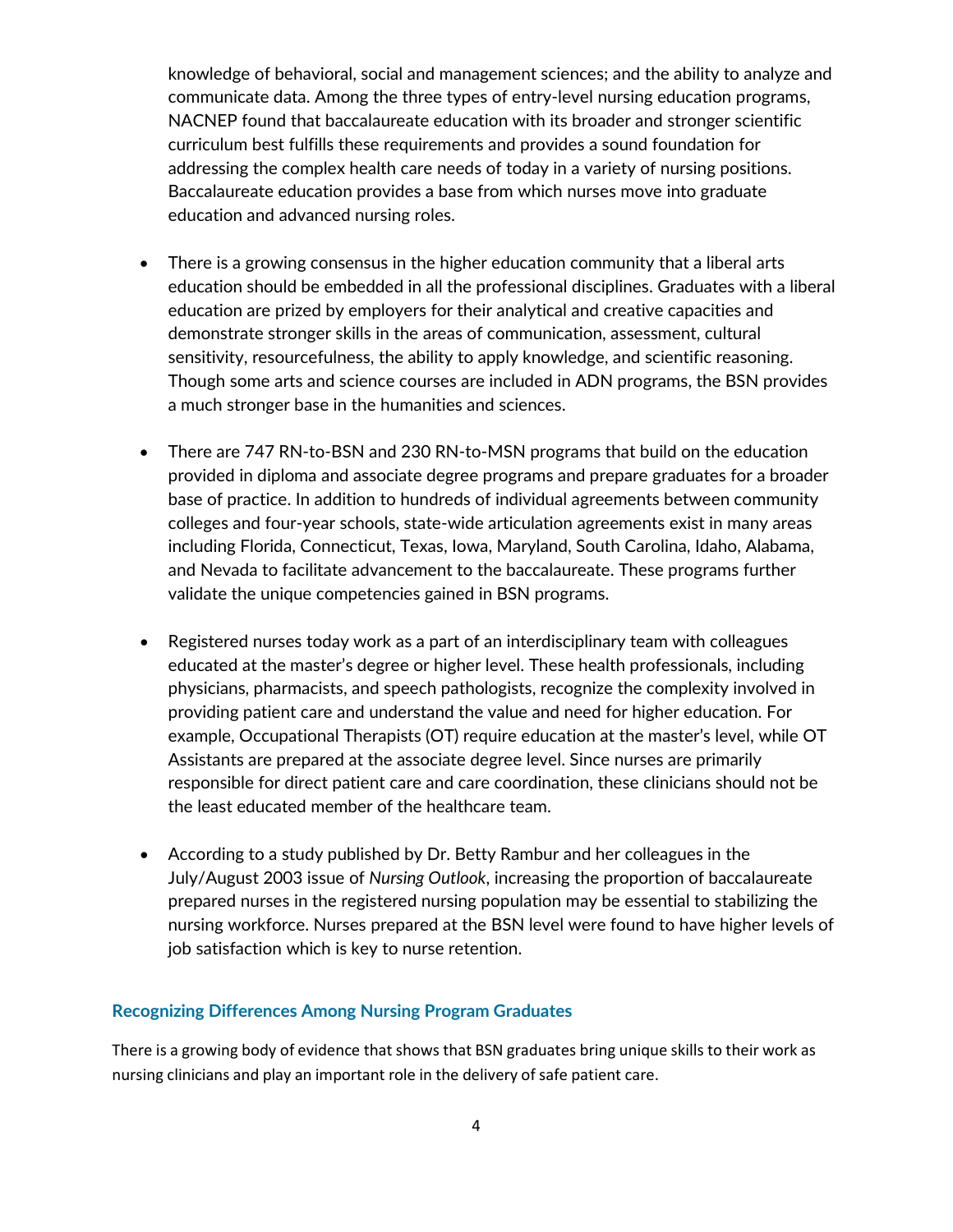- In an article published in the March 2013 issue of *Health Affairs*, nurse researcher Ann Kutney-Lee and colleagues found that a 10-point increase in the percentage of nurses holding a BSN within a hospital was associated with an average reduction of 2.12 deaths for every 1,000 patients—and for a subset of patients with complications, an average reduction of 7.47 deaths per 1,000 patients. The study is titled "An Increase in the Number of Nurses with Baccalaureate Degrees is Linked to Lower Rates of Post-surgery Mortality."
- In the February 2013 issue of the *Journal of Nursing Administration*, Mary Blegen and colleagues published findings from a cross-sectional study of 21 University Healthsystem Consortium hospitals to analyze the association between RN education and patient outcomes. The researchers found that hospitals with a higher percentage of RNs with baccalaureate or higher degrees had lower congestive heart failure mortality, decubitus ulcers, failure to rescue, and postoperative deep vein thrombosis or pulmonary embolism and shorter length of stay. This study is titled "Baccalaureate Education in Nursing and Patient Outcomes."
- In the October 2012 issue of *Medical Care*, researchers from the University of Pennsylvania found that surgical patients in Magnet hospitals had 14% lower odds of inpatient death within 30 days and 12% lower odds of failure-to-rescue compared with patients cared for in non-Magnet hospitals. The study authors conclude that these better outcomes were attributed in large part to investments in highly qualified and educated nurses, including a higher proportion of baccalaureate prepared nurses.
- In a January 2011 article published in the *Journal of Nursing Scholarship*, Drs. Deborah Kendall- Gallagher, Linda Aiken, and colleagues released the findings of an extensive study of the impact nurse specialty certification has on lowering patient mortality and failure to rescue rates in hospital settings. The researchers found that certification was associated with better patient outcomes, but only when care was provided by nurses with baccalaureate level education. The authors concluded that "no effect of specialization was seen in the absence of baccalaureate education."
- In an article published in *Health Services Research* in August 2008 that examined the effect of nursing practice environments on outcomes of hospitalized cancer patients undergoing surgery, Dr. Christopher Friese and colleagues found that nursing education level was significantly associated with patient outcomes. Nurses prepared at the baccalaureate-level were linked with lower mortality and failure-to-rescue rates. The authors conclude that "moving to a nurse workforce in which a higher proportion of staff nurses have at least a baccalaureate-level education would result in substantially fewer adverse outcomes for patients."
- In a study released in the May 2008 issue of the *Journal of Nursing Administration*, Dr. Linda Aiken and her colleagues confirmed the findings from her landmark 2003 study (see below) which show a strong link between RN education level and patient outcomes.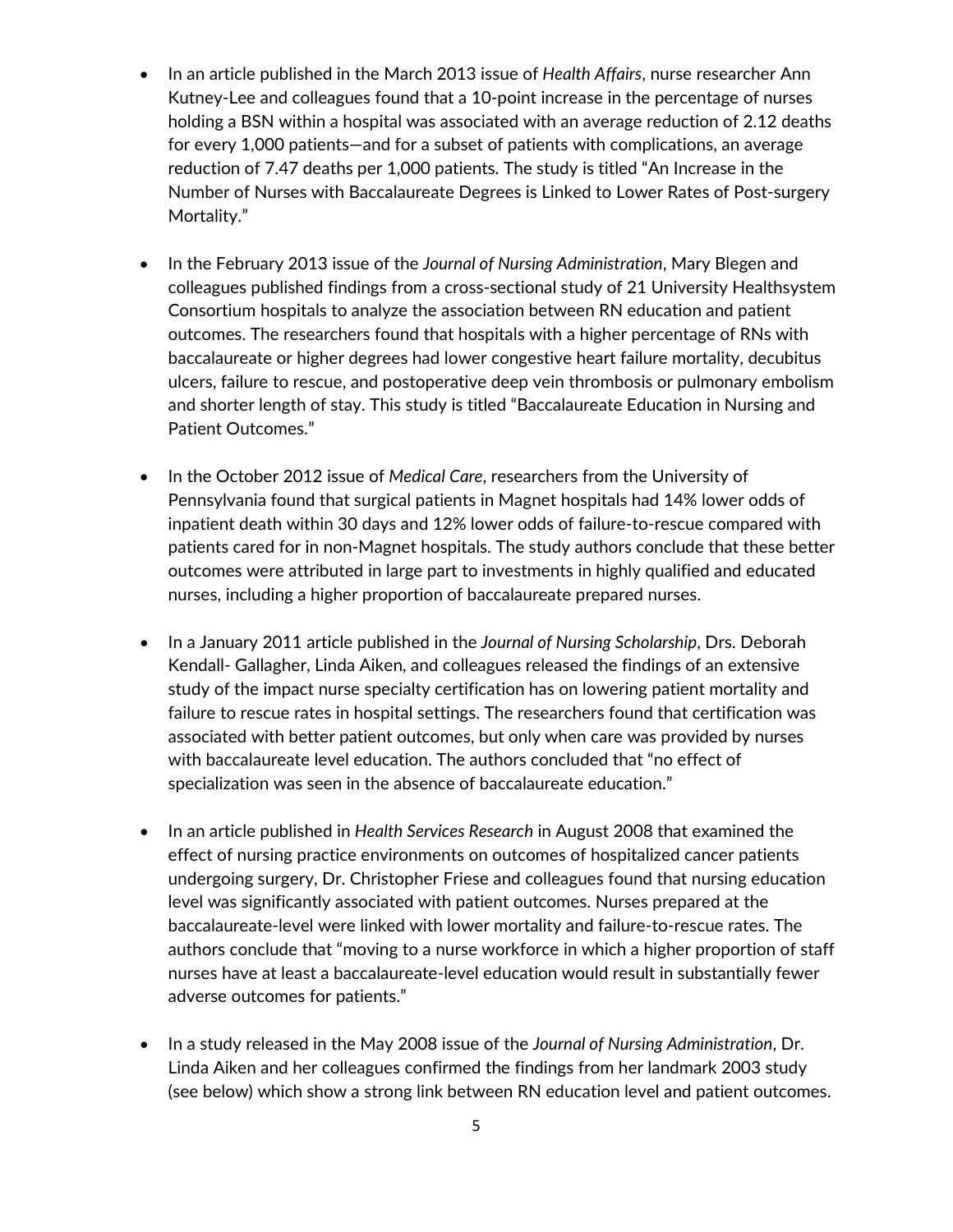Titled "Effects of Hospital Care Environment on Patient Mortality and Nurse Outcomes," these leading nurse researchers found that every 10% increase in the proportion of BSN nurses on the hospital staff was associated with a 4% decrease in the risk of death.

- In the January 2007 *Journal of Advanced Nursing*, a study on the "Impact of Hospital Nursing Care on 30-day Mortality for Acute Medical Patients" found that BSN-prepared nurses have a positive impact on lowering mortality rates. Led by Dr. Ann E. Tourangeau, researchers from the University of Toronto and the Institute for Clinical Evaluative Sciences in Ontario studied 46,993 patients admitted to the hospital with heart attacks, strokes, pneumonia and blood poisoning. The authors found that: "Hospitals with higher proportions of baccalaureate-prepared nurses tended to have lower 30-day mortality rates. Our findings indicated that a 10% increase in the proportion of baccalaureate prepared nurses was associated with 9 fewer deaths for every 1,000 discharged patients."
- In a study published in the March/April 2005 issue of *Nursing Research*, Dr. Carole Estabrooks and her colleagues at the University of Alberta found that baccalaureate prepared nurses have a positive impact on mortality rates following an examination of more than 18,000 patient outcomes at 49 Canadian hospitals. This study, titled The Impact of Hospital Nursing Characteristics on 30-Day Mortality, confirms the findings from Dr. Linda Aiken's landmark study in September 2003.
- In a study published in the September 24, 2003 issue of the *Journal of the American Medical Association* (JAMA), Dr. Linda Aiken and her colleagues at the University of Pennsylvania identified a clear link between higher levels of nursing education and better patient outcomes. This extensive study found that surgical patients have a "substantial survival advantage" if treated in hospitals with higher proportions of nurses educated at the baccalaureate or higher degree level. In hospitals, a 10 percent increase in the proportion of nurses holding BSN degrees decreased the risk of patient death and failure to rescue by 5 percent. The study authors further recommend that public financing of nursing education should aim at shaping a workforce best prepared to meet the needs of the population. They also call for renewed support and incentives from nurse employers to encourage registered nurses to pursue education at the baccalaureate and higher degree levels.
- Evidence shows that nursing education level is a factor in patient safety and quality of care. As cited in the report *When Care Becomes a Burden* released by the Milbank Memorial Fund in 2001, two separate studies conducted in 1996 – one by the state of New York and one by the state of Texas – clearly show that significantly higher levels of medication errors and procedural violations are committed by nurses prepared at the associate degree and diploma levels as compared with the baccalaureate level. These findings are consistent with findings published in the July/August 2002 issue of *Nurse Educator* magazine that references studies conducted in Arizona, Colorado, Louisiana, Ohio and Tennessee that also found that nurses prepared at the associate degree and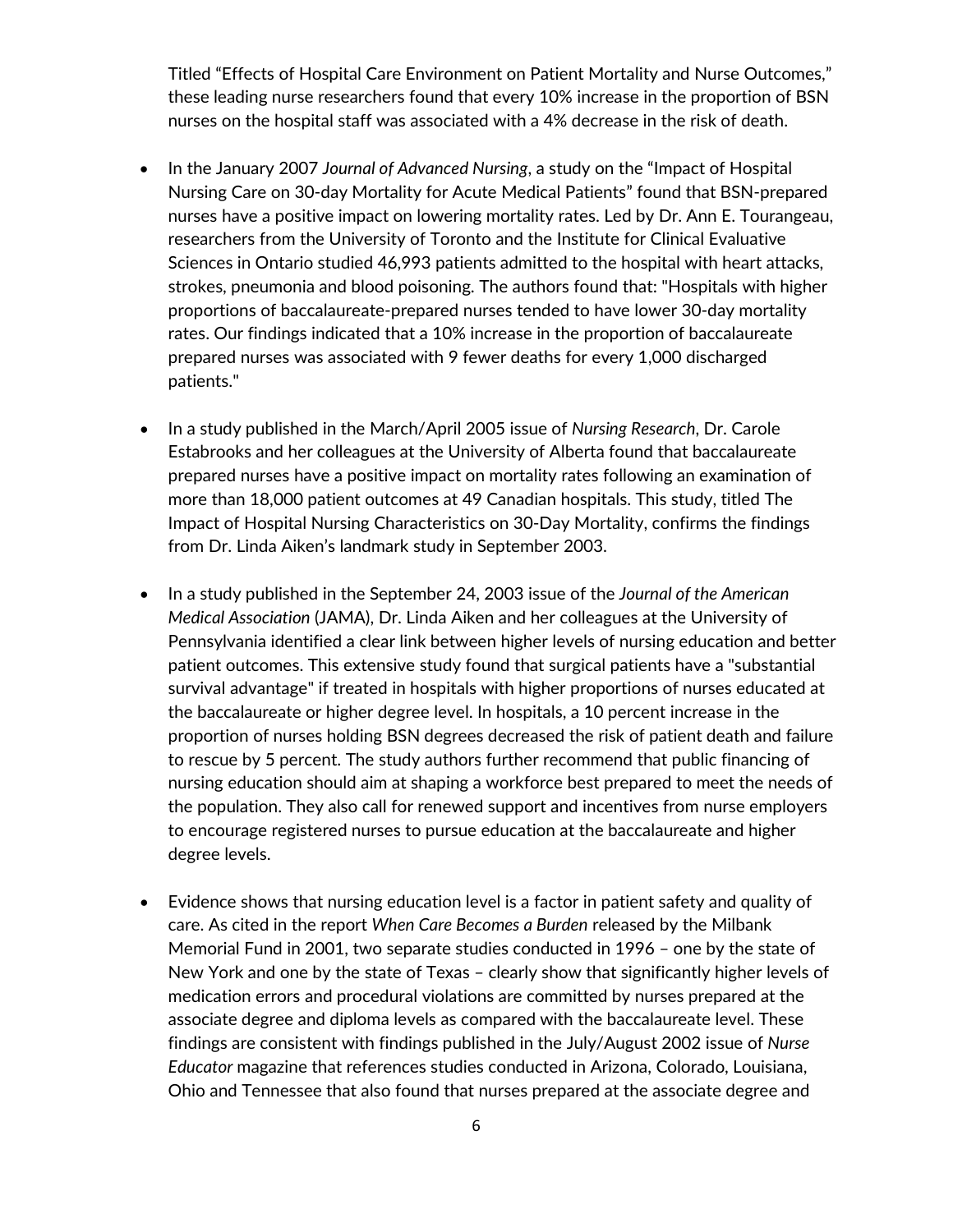diploma levels make the majority of practice-related violations.

- Chief nurse officers (CNO) in university hospitals prefer to hire nurses who have baccalaureate degrees, and nurse administrators recognize distinct differences in competencies based on education. In a 2001 survey published in the *Journal of Nursing Administration*, 72% of these directors identified differences in practice between BSNprepared nurses and those who have an associate degree or hospital diploma, citing stronger critical thinking and leadership skills.
- Studies have also found that nurses prepared at the baccalaureate level have stronger communication and problem solving skills (Johnson, 1988) and a higher proficiency in their ability to make nursing diagnoses and evaluate nursing interventions (Giger & Davidhizar, 1990).
- Research shows that RNs prepared at the associate degree and diploma levels develop stronger professional-level skills after completing a BSN program. In a study of RN-to-BSN graduates from 1995 to 1998 (Phillips, et al., 2002), these students demonstrated higher competency in nursing practice, communication, leadership, professional integration, and research/evaluation.
- Data show that health care facilities with higher percentages of BSN nurses enjoy better patient outcomes and significantly lower mortality rates. Magnet hospitals are model patient care facilities that typically employ a higher proportion of baccalaureate prepared nurses, 59% BSN as compared to 34% BSN at other hospitals. In several research studies, Marlene Kramer, Linda Aiken and others have found a strong relationship between organizational characteristics and patient outcomes.
- The fact that passing rates for the NCLEX-RN©, the national licensing exam for RNs, are essentially the same for all three types of graduates is not proof that there are no differences among graduates. The NCLEX-RN© is a multiple-choice test that measures the *minimum technical competency* for safe entry into basic nursing practice. Passing rates *should be* high across all programs preparing new nurses. This exam does not test for differences between graduates of different entry-level programs. The NCLEX-RN© is only one indicator of competency, and it does not measure performance over time or test for all of the knowledge and skills developed through a BSN program.

#### **Public and Private Support for BSN-Prepared Nurses**

The federal government, the military, nurse executives, healthcare foundations, nursing organizations, and practice settings acknowledge the unique value of baccalaureate-prepared nurses and advocate for an increase in the number of BSN nurses across clinical settings.

• The nation's **Magnet hospitals**, which are recognized for nursing excellence and superior patient outcomes, have moved to require all nurse managers and nurse leaders to hold a baccalaureate or graduate degree in nursing. Settings applying for Magnet designation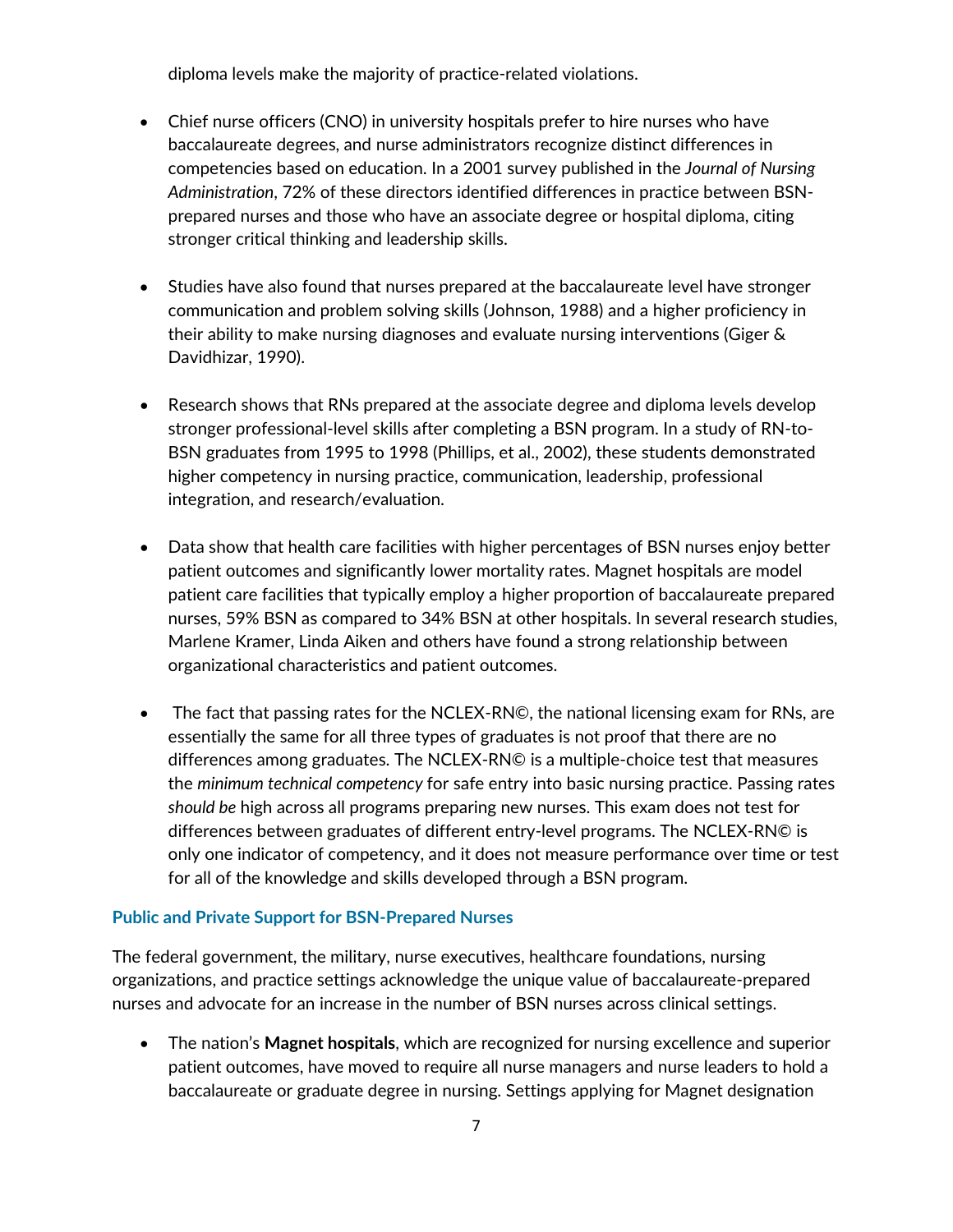must also show what plans are in place to achieve the IOM recommendation of having an 80% baccalaureate prepared RN workforce by 2020. [www.nursecredentialing.org](http://www.nursecredentialing.org/)

- The **National Advisory Council on Nurse Education and Practice** (NACNEP) calls for at least two-thirds of the nurse workforce to hold baccalaureate or higher degrees in nursing. Currently, only 55 percent of nurses hold degrees at the baccalaureate level and above.
- New "**BSN-in-10**" proposals in New York and New Jersey have been introduced by state nursing associations to require the baccalaureate degree for all registered nurses with 10 years of graduation from an entry-level RN program. Other states are considering similar proposals in the interest of ensuring a better educated workforce. See *www.aacn.nche.edu/Media/pdf/NJSNALetter.pdf and www.aacn.nche.edu/Government/Archives/NYSBONProposal.htm*
- In the interest of providing the best patient care and leadership by its nurse corps officers, the **U.S. Army**, **U.S. Navy** and **U.S. Air Force** all require the baccalaureate degree to practice as an active duty Registered Nurse. Commissioned officers within the **U.S. Public Health Service** must also be baccalaureate-prepared.
- The **Veteran's Administration** (VA), the nation's largest employer of registered nurses, has established the baccalaureate degree as the minimum preparation its nurses must have for promotion beyond the entry-level.
- Minority nurse organizations, including the **National Black Nurses Association**, **Hispanic Association of Colleges and Universities**, and **National Association of Hispanic Nurses**, are committed to increasing the number of minority nurses with baccalaureate and higher degrees.
- Based on a nationwide **Harris Poll** conducted in June 1999, an overwhelming percentage of the public – 76% – believes that nurses should have four years of education or more past high school to perform their duties.
- The **Pew Health Professions Commission** in a 1998 report called for a more concentrated production of baccalaureate and higher degree nurses. This commission was an interdisciplinary group of health care leaders, legislators, academics, corporate leaders, and consumer advocates created to help policy-makers and educators produce health care professionals able to meet the changing needs of the American health care system.
- Countries around the world are moving to create a more highly educated nursing workforce. Canada, Sweden, Portugal, Brazil, Iceland, Korea, Greece and the Philippines are just some of the countries that require a four-year undergraduate degree to practice as a registered nurse.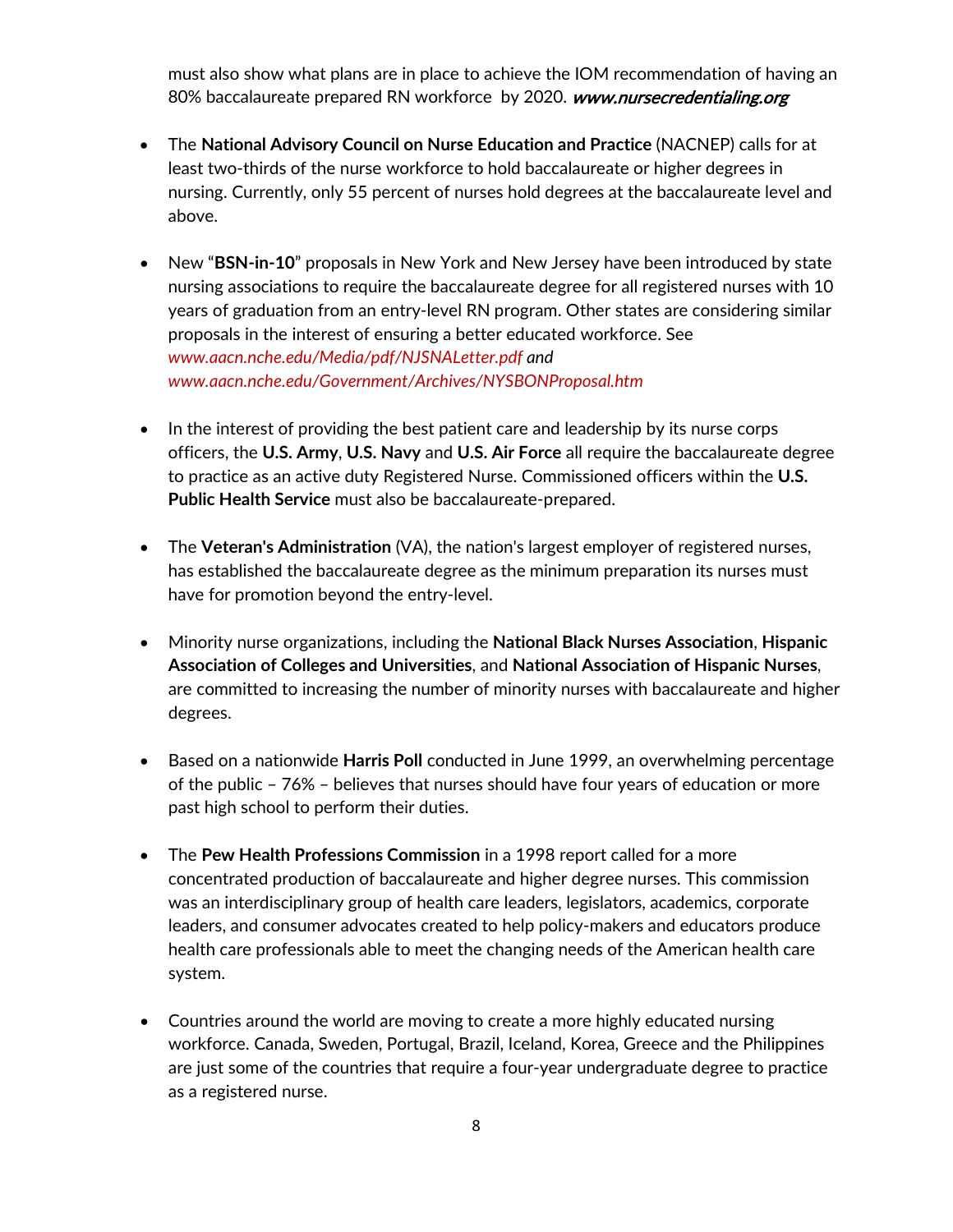#### **Fact Sheet References**

Aiken, L.H., Clarke, S.P., Sloane, D.M., Lake, E.T. & Cheney, T. (2008, May). Effects of hospital care environment on patient mortality and nurse outcomes. Journal of Nursing Administration, 38(5), 223-229.

Aiken, L.H., Clarke, S.P., Cheung, R.B., Sloane, D.M., & Silber, J.H. (2003, September 24). Educational levels of hospital nurses and surgical patient mortality, Journal of the American Medical Association, 290, 1617- 1623.

American Association of Colleges of Nursing (2013). 2012-2013 Enrollment and graduations in baccalaureate and graduate programs in nursing. Washington, DC: Author.

American Association of Colleges of Nursing, American Association of Community Colleges, Association of Community College Trustees, National League for Nursing, National Organization for Associate Degree Nursing. (2012, September). Joint statement on academic progression for nursing students and graduates. Available online at www.aacn.nche.edu/aacn- publications/position/joint-statement-academicprogression.

American Organization of Nurse Executives. (2005). Practice and education partnership for the future. Washington, DC: American Organization of Nurse Executives.

Benner, P., Sutphen, M., Leonard, V. & Day, L. (2009). Educating Nurses: A Call for Radical Transformation. Carnegie Foundation for the Advancement of Teach. San Francisco: Jossey-Bass.

Blegen, M.A., Goode, C.J., Park, S.H., Vaughn, T. & Spetz, J. (2013, February). Baccalaureate education in nursing and patient outcomes. Journal of Nursing Administration, 43(2), 89-94.

Delgado, C. (2002, July/August). Competent and safe practice: a profile of disciplined registered nurses.

Nurse Educator, 27(4), 159-61.

Estabrooks, C.A., Midodzi, W.K., Cummings, G.C., Ricker, K.L. & Giovanetti, P. (2005, March/April). The impact of hospital nursing characteristics on 30-day mortality. Nursing Research, 54(2), 72-84.

Fagin, C.M. (2001). When care becomes a burden: Diminishing access to adequate nursing. Millbank Memorial Fund, New York, NY.

Friese, C.R, Lake, E.T., Aiken, L.H., Silber, J.H. & Sochalski, J. (2008, August). Hospital nurse practice environments and outcomes for surgical oncology patients. Health Services Research, 43(4), 1145-1163.

Giger, J.N. & Davidhizar, R.E. (1990). Conceptual and theoretical approaches to patient care: Associate versus baccalaureate degree prepared nurses. Journal of Advanced Nursing, 15(9), 1009-1015.

Goode, C.J., Pinkerton,S., McCausland, M.P., Southard, P., Graham, R. & Krsek, C. (2001). Documenting chief nursing officers' preference for BSN-prepared nurses. The Journal of Nursing Administration, 31(2). 55-59.

Graff, C., Roberts, K., & Thornton, K. (1999). An ethnographic study of differentiated practice in an operating room. Journal of Professional Nursing, 15(6), 364-371.

Health Resources and Services Administration, National Center for Health Workforce Analysis. (2013, April). The U.S. nursing workforce: Trends in supply and education. Accessible online at http://bhpr.hrsa.gov/healthworkforce/reports/nursingworkforce/index.html.